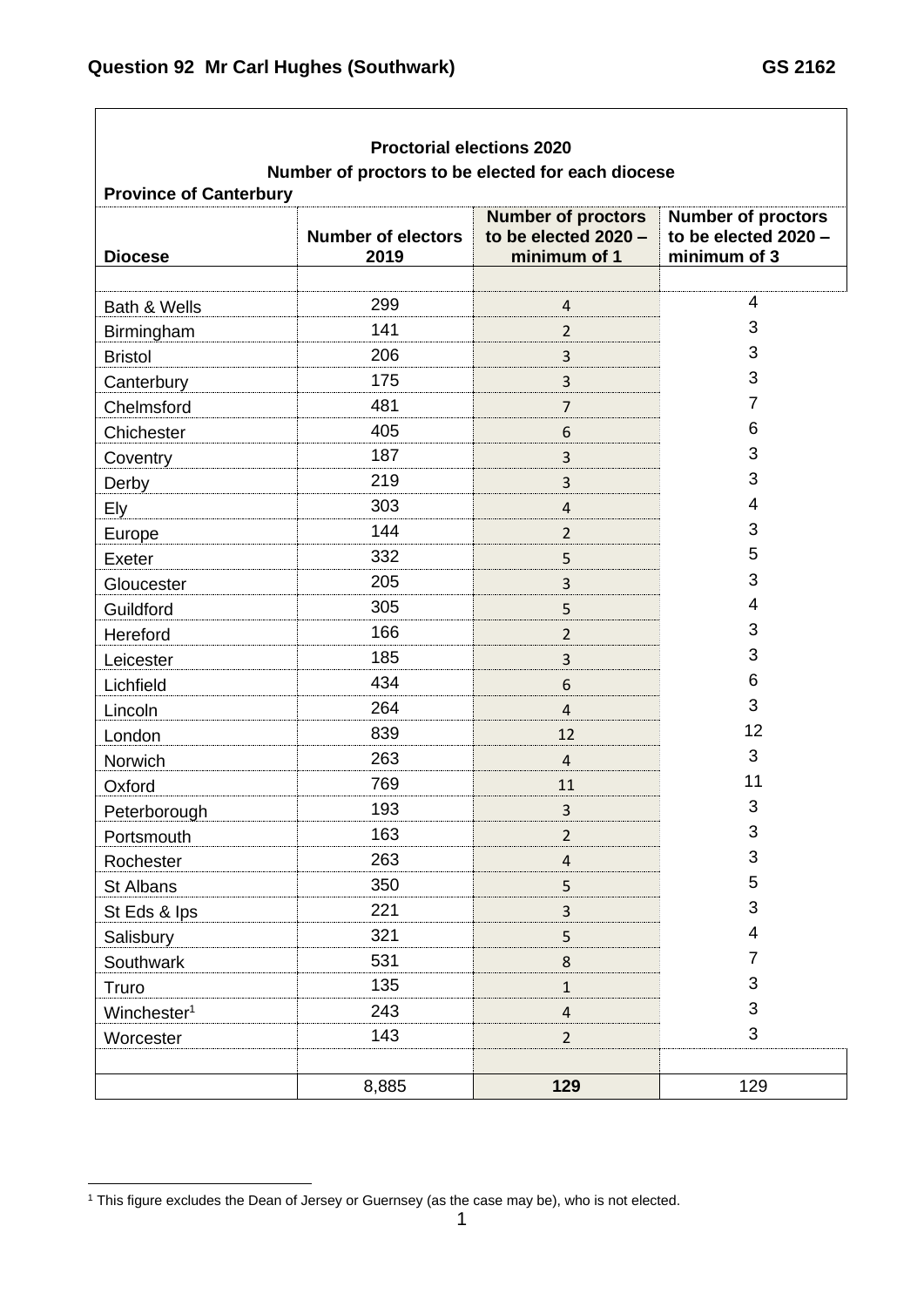## **Province of York**

| <b>Diocese</b>         | Number of<br>electors 2019 | <b>Number of proctors</b><br>to be elected $2020 -$<br>minimum of 1 | <b>Number of proctors</b><br>to be elected 2020 -<br>minimum of 3 |
|------------------------|----------------------------|---------------------------------------------------------------------|-------------------------------------------------------------------|
|                        |                            |                                                                     |                                                                   |
| <b>Blackburn</b>       | 249                        | 5                                                                   | 5                                                                 |
| Carlisle               | 128                        | $\overline{2}$                                                      | 3                                                                 |
| Chester                | 325                        | 6                                                                   | 6                                                                 |
| Durham                 | 247                        | 5                                                                   | 5                                                                 |
| Leeds                  | 456                        | 9                                                                   | 9                                                                 |
| Liverpool              | 267                        | 5                                                                   | 5                                                                 |
| Manchester             | 381                        | $\overline{7}$                                                      | 7                                                                 |
| Newcastle              | 155                        | 3                                                                   | 3                                                                 |
| <b>Sheffield</b>       | 186                        | $\overline{4}$                                                      | 3                                                                 |
| Sodor & Man            | 27                         | 1                                                                   |                                                                   |
| Southwell & Nottingham | 167                        | 3                                                                   | 3                                                                 |
| York                   | 325                        | 6                                                                   | 6                                                                 |
|                        | 2,913                      | 56                                                                  | 56                                                                |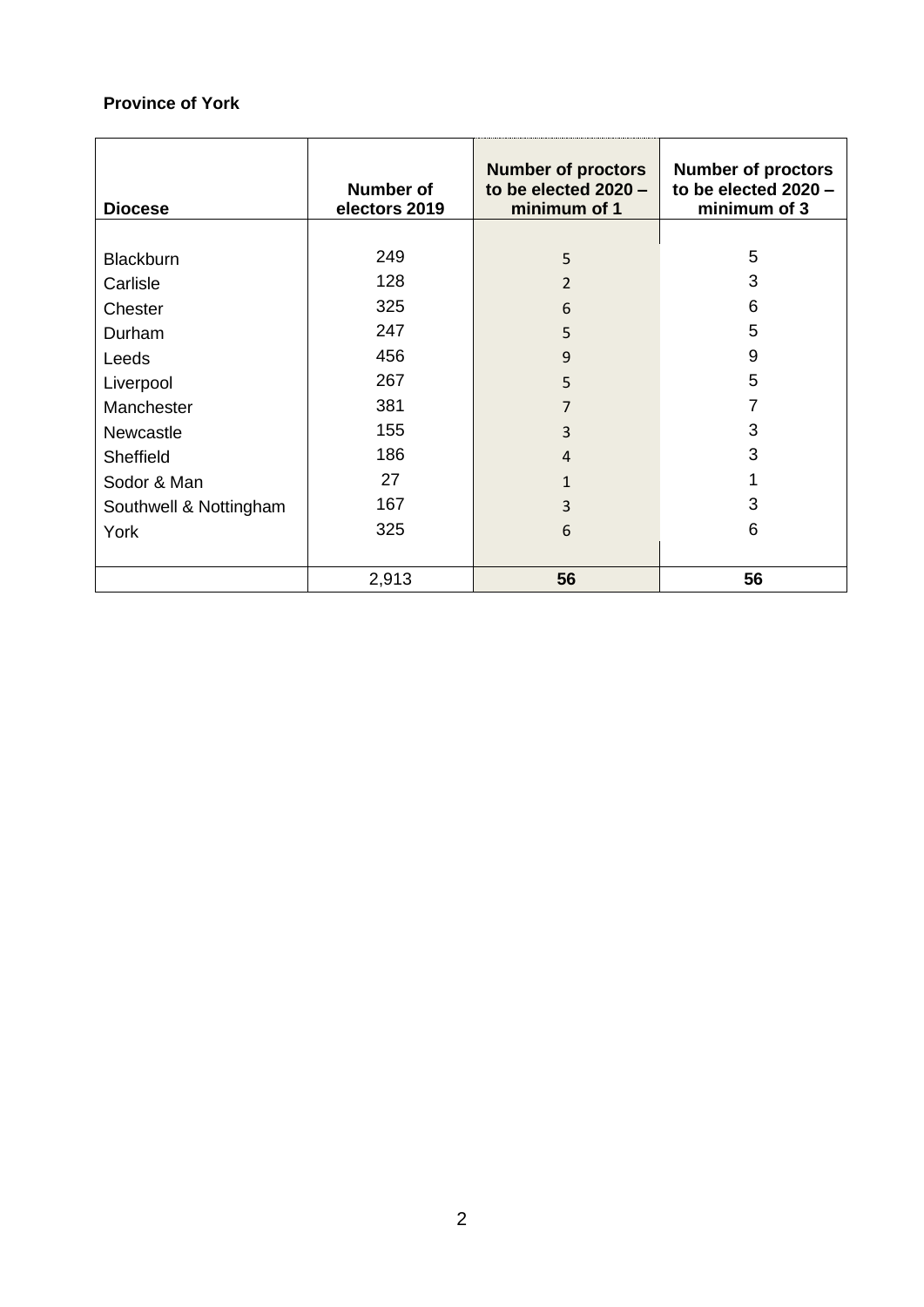## **House of Laity elections 2020 Number of members to be elected by each diocese**

## **Province of Canterbury**

| <b>Diocese</b>              | <b>Number on electoral</b><br><b>rolls 2019</b> | Number to be<br>elected 2020 -<br>minimum of 1 | <b>Number of</b><br>proctors to be<br>elected 2020 -<br>minimum of 3 |
|-----------------------------|-------------------------------------------------|------------------------------------------------|----------------------------------------------------------------------|
|                             |                                                 |                                                |                                                                      |
| Bath & Wells                | 24,823                                          | 5                                              | 5                                                                    |
| Birmingham                  | 13,646                                          | 3                                              | 3                                                                    |
| <b>Bristol</b>              | 12,220                                          | $\overline{2}$                                 | 3                                                                    |
| Canterbury                  | 16,263                                          | 3                                              | 3                                                                    |
| Chelmsford                  | 39,934                                          | 8                                              | 8                                                                    |
| Chichester                  | 40,169                                          | 8                                              | 8                                                                    |
| Coventry                    | 15,310                                          | 3                                              | 3                                                                    |
| Derby                       | 12,673                                          | 3                                              | 3                                                                    |
| Ely                         | 14,922                                          | 3                                              | 3                                                                    |
| Europe                      | 11,400                                          | $\overline{2}$                                 | 3                                                                    |
| Exeter                      | 23,272                                          | 5                                              | 4                                                                    |
| Gloucester                  | 20,800                                          | 4                                              | 3                                                                    |
| Guildford                   | 21,791                                          | 4                                              | 4                                                                    |
| Hereford                    | 12,606                                          | $\overline{2}$                                 | 3                                                                    |
| Leicester                   | 15,300                                          | 3                                              | 3                                                                    |
| Lichfield                   | 37,013                                          | $\overline{7}$                                 | $\overline{7}$                                                       |
| Lincoln                     | 23,618                                          | 5                                              | 5                                                                    |
| London                      | 59,665                                          | 12                                             | 11                                                                   |
| Norwich                     | 17,033                                          | 3                                              | 3                                                                    |
| Oxford                      | 48,385                                          | 10                                             | 9                                                                    |
| Peterborough                | 17,700                                          | 4                                              | 3                                                                    |
| Portsmouth                  | 12,273                                          | $\overline{2}$                                 | 3                                                                    |
| Rochester                   | 21,525                                          | 4                                              | 4                                                                    |
| St Albans                   | 27,070                                          | 5                                              | 5                                                                    |
| St Edmundsbury &<br>Ipswich | 17,027                                          | 3                                              | 3                                                                    |
| Salisbury                   | 30,857                                          | 6                                              | 6                                                                    |
| Southwark                   | 36,724                                          | 7                                              | $\overline{7}$                                                       |
| Truro                       | 11,041                                          | $\overline{2}$                                 | 3                                                                    |
| Winchester <sup>2</sup>     | 22,799                                          | 5                                              | 4                                                                    |
| Worcester                   | 11,914                                          | $\overline{2}$                                 | 3                                                                    |
|                             |                                                 |                                                |                                                                      |
|                             | 689,763                                         | 135                                            | 135                                                                  |

 $2$  This figure excludes the 2 lay members elected by the deaneries of Jersey and Guernsey under the provisions of the Channel Islands (Representation) Measure 1931